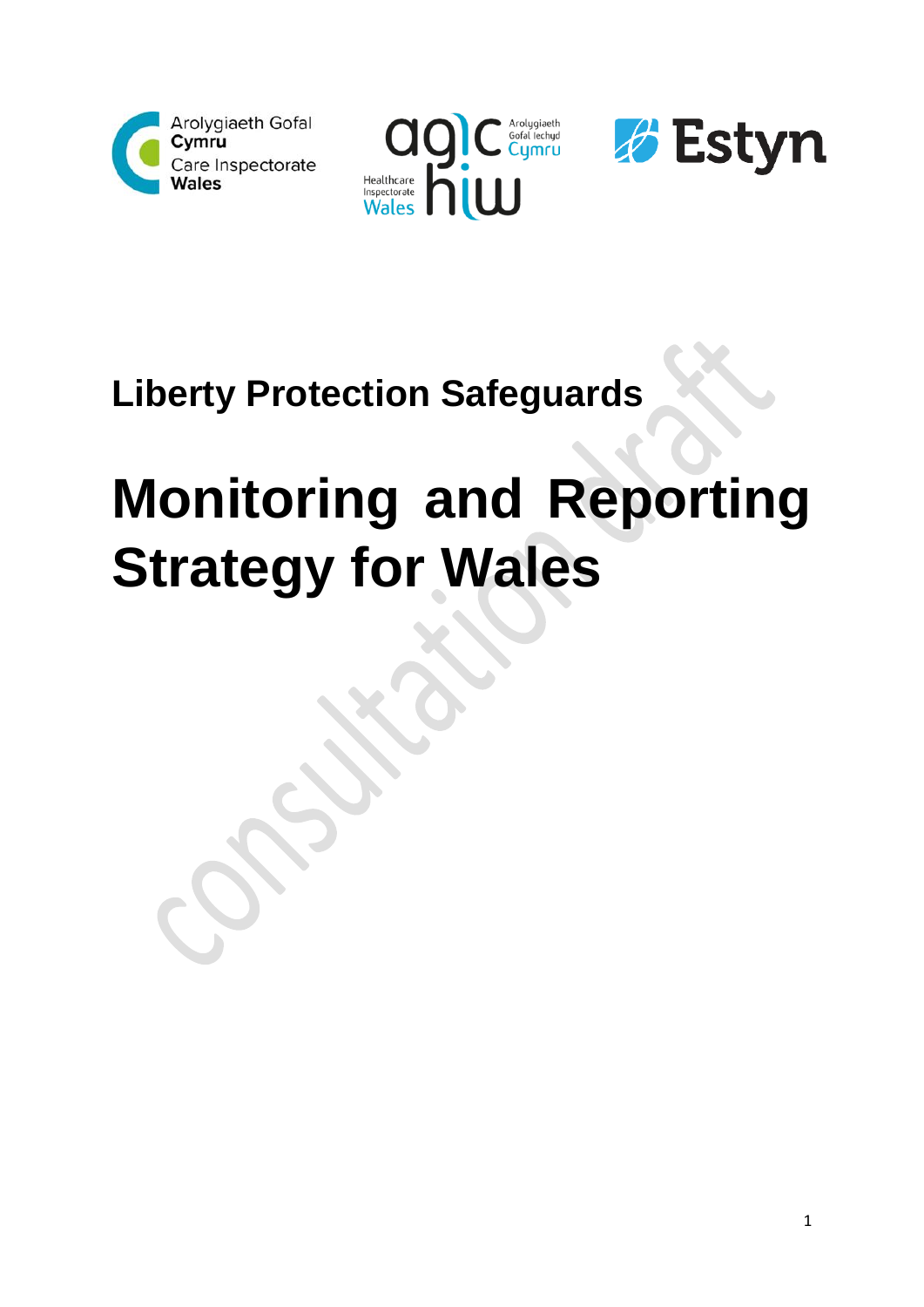## **Contents**

| Annex 2: Cross-Border Issues – Joint Working with Ofsted and |  |
|--------------------------------------------------------------|--|
|                                                              |  |
|                                                              |  |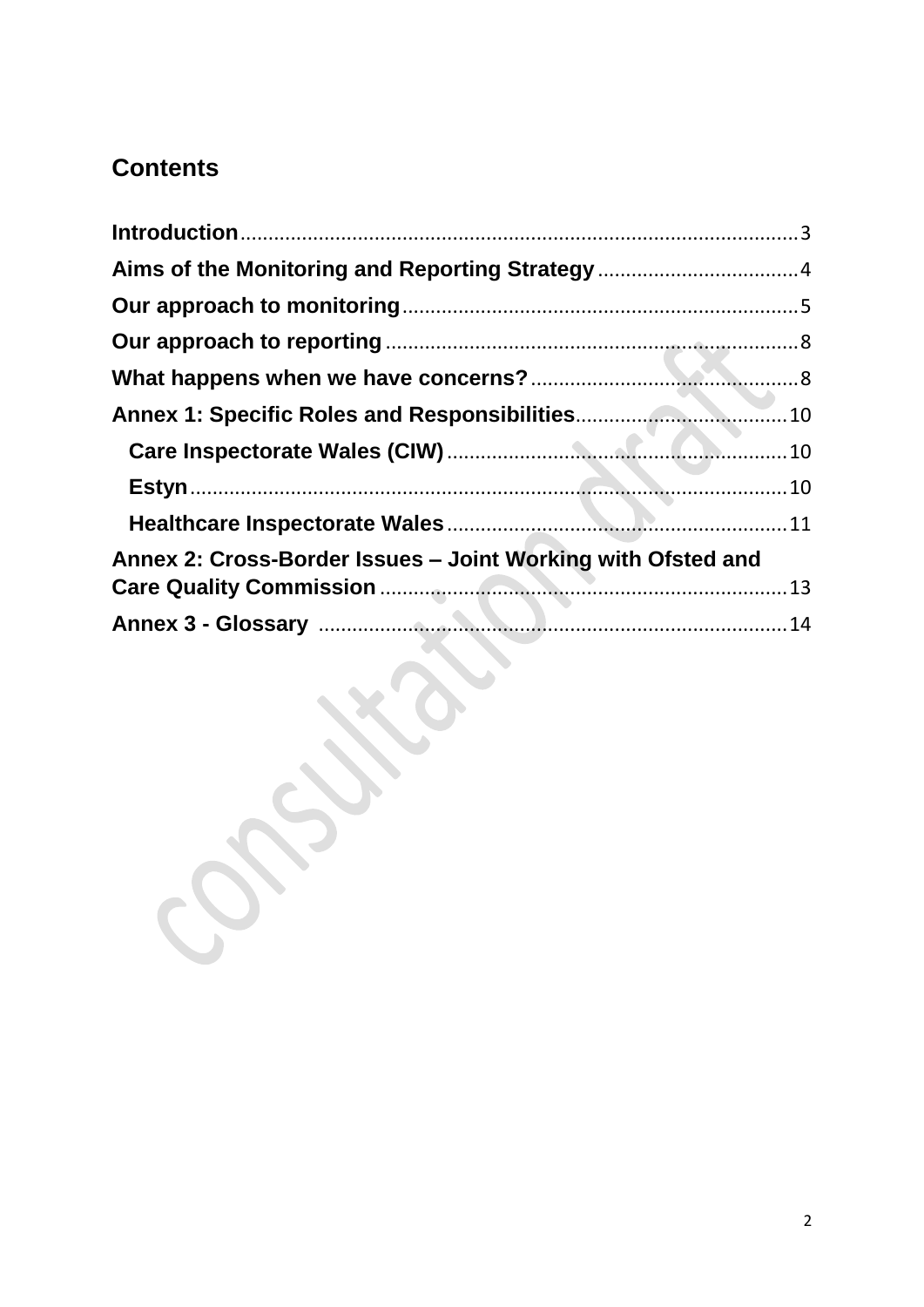## <span id="page-2-0"></span>**Introduction**

The Liberty Protection Safeguards (LPS) are a new system introduced by the UK Mental Capacity (Amendment) Act 2019 replacing the Deprivation of Liberty Safeguards (DoLS). They are necessary procedures in law to safeguard people's Article 5 (right to liberty) Human Rights. Where care, support and treatment arrangements amount to a deprivation of a person's liberty due to the degree of restrictions or confinement they involve, the appropriate lawful authority to begin or continue those arrangements must be sought.

DoLS / LPS are part of the Mental Capacity Act 2005 which is the legal framework in Wales and England about how decisions are made when a person lacks the mental capacity to make that decision for themselves, for instance due to a learning disability, stroke, brain injury, mental disorder or dementia.

The policy objectives and the intended effects of the Mental Capacity (Amendment) Act 2019 are:

- To create a new simplified legal framework which is accessible and clear to all affected parties.
- To deliver improved outcomes for persons deprived of their liberty and their families / unpaid carers.
- To provide a simplified authorisation process capable of operating effectively in all settings.
- To ensure that the Mental Capacity Act works as intended, by placing the person at the heart of decision-making and that it is compliant with Article 5 (right to liberty) and 8 (respect for family life) of the European Convention on Human Rights.
- To provide a comprehensive, proportionate and lawful mechanism by which deprivations of liberty for young people aged 16 and 17 can be authorised.

On behalf of Welsh Ministers, Healthcare Inspectorate Wales (HIW) and Care Inspectorate Wales (CIW) have monitored and reported on the system for authorising arrangements that amount to a deprivation of liberty, under DoLS. This related to arrangements in care homes and hospitals and to people aged 18 and above.

The LPS extends to all settings including care homes, nursing homes, hospitals, supported living, people's own homes, day services, sheltered housing, shared lives and post-16 specialist education placements. It also extends to include 16 and 17 year olds. This means Estyn are also named as a monitoring body for the purpose of monitoring the LPS in Wales. This reflects the inspectorates' wider strategic roles in monitoring and reporting on leadership and practice across the social care, health and education sectors in Wales.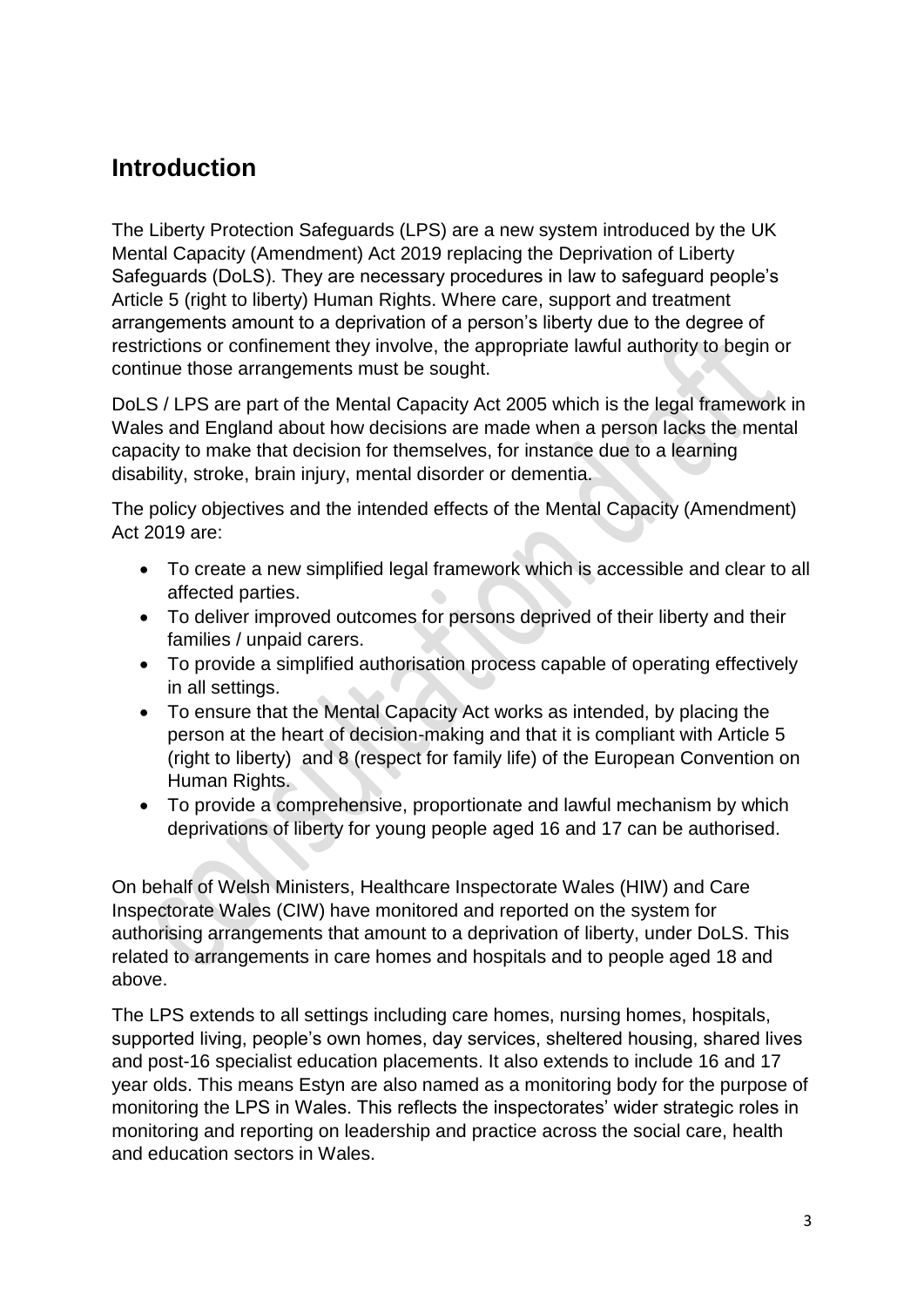## <span id="page-3-0"></span>**Aims of the Monitoring and Reporting Strategy**

In Wales, the functions of monitoring the operation of the LPS fall to the monitoring bodies. They are performed by Health Inspectorate Wales [HIW] and Care Inspectorate Wales [CIW] and in respect of education settings, the function is also performed by Estyn.

The LPS are designed to ensure people are only deprived of their liberty if this is necessary and proportionate and provided with safeguards to protect their rights. In order to provide reassurance the LPS are being operated correctly, it is important for there to be an effective mechanism for monitoring the use of the safeguards.

Our work to monitor and report on the operation of the LPS will be guided by the following principles. We will;

- Ensure that the Mental Capacity Act works as intended, by placing the person at the heart of decision-making and that it is compliant with Article 5 and 8 of the European Convention on Human Rights.
- Ensure that our monitoring and reporting draws on first-hand evidence and gains the perspectives of key stakeholders in the LPS process.
- Apply the principle of equality for Welsh and English to all our monitoring and reporting work.
- Ensure our work promotes high quality healthcare, social care and education which protect and promote people's health, safety and well-being;
- Collaborate, co-operate and communicate openly about major concerns, issues or opportunities.
- Make the best use of our collective resources through appropriate coordination, shared learning and information sharing.
- Adhere to statutory requirements and best practice. Comply with applicable laws and standards including data protection and freedom of information legislation.

The aims of the LPS monitoring and reporting system are to ensure;

- People's human rights are not being breached by them being deprived of their liberty unlawfully.
- To provide reassurance that the LPS are operating effectively.
- To prevent abuse (aligning with the Operational Protocol to the Convention Against Torture – OPCAT), including unauthorised deprivation of liberty in certain cases.
- To oversee, and identify national (Wales level) trends in the operation of the LPS.
- To promote improvement through identifying recommendations and sharing effective practice.

To promote high standards and to support these overall aims, the strategy details:

- Our approach to monitoring
- Our approach to reporting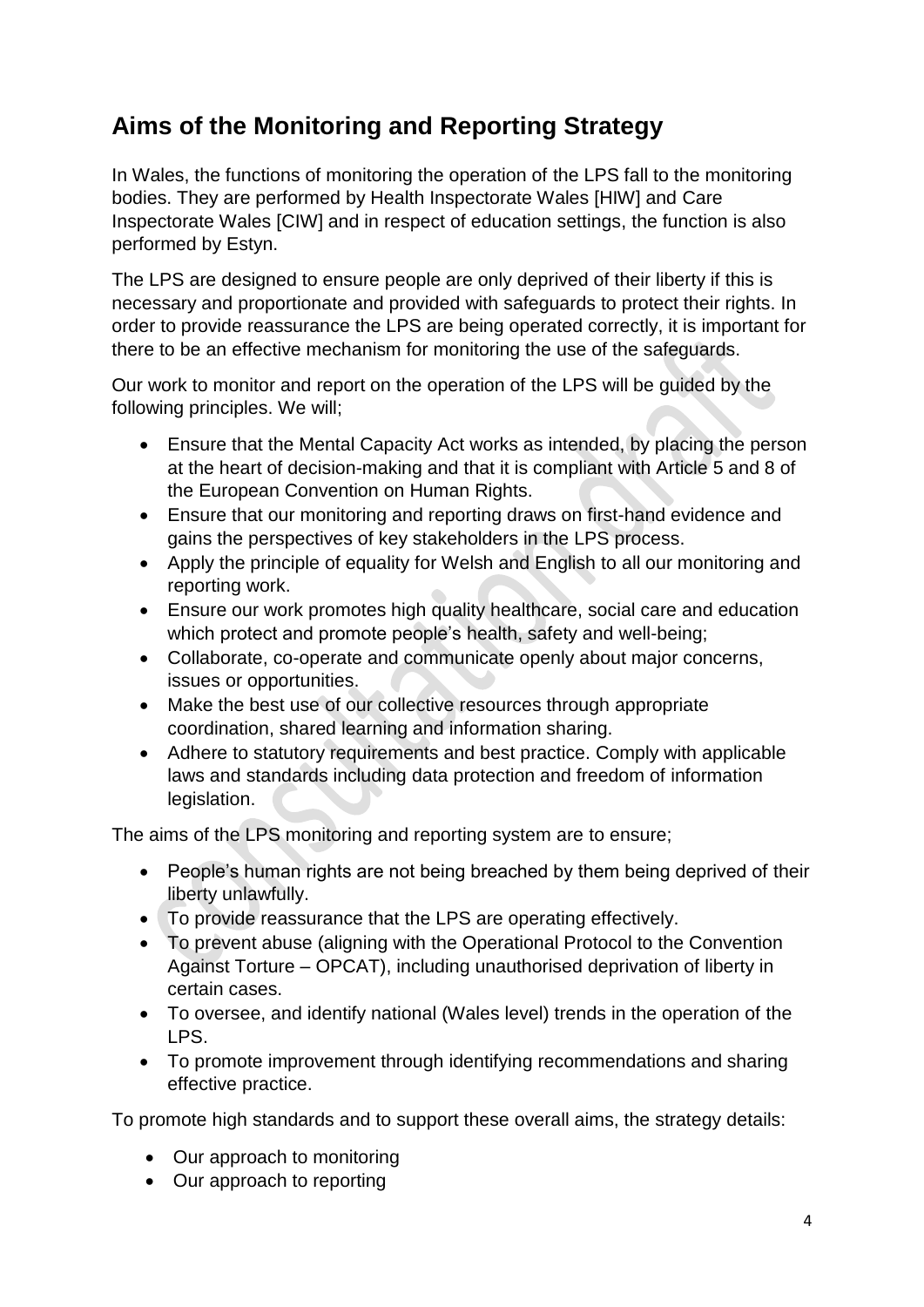• What happens when we have concerns about practice?

CIW, HIW and Estyn [see Annex 1] acknowledge their respective statutory and nonstatutory responsibilities and functions, and will take account of these when working together. The same applies when working with Care Quality Commission [CQC] and the Office for Standards in Education, Children's Service and Skills [OFSTED] as the monitoring bodies in England.

The legal frameworks governing UK cross-border placements can be complicated and may vary between jurisdictions. When the use of the LPS is being considered, it is important, as in all cross-border cases, to ensure a person-centred approach is taken throughout and that authorities work together [see Annex 2].

## <span id="page-4-0"></span>**Our approach to monitoring**

Our focus will be on ensuring:

- Responsible Bodies are upholding people's rights by implementing the LPS effectively, proportionately and efficiently.
- People are not being deprived of their liberty without authorisation.
- Any authorised deprivation is carried out proportionately and in line with authorisation.
- Authorisations are requested where appropriate.
- People's rights are protected and care, support and treatment arrangements amounting to a deprivation of liberty are appropriately assessed, authorised and reviewed.
- The person and certain others have been consulted as far as is practicable and appropriate about the person's wishes and feelings about the arrangement for their care.
- An "Appropriate Person" is identified and appointed to represent and support the cared for person. When there is no one suitable, an Independent Mental Capacity Advocate (IMCA) has been instructed. (Under the LPS, the Appropriate Person is also able to be supported by an IMCAS.)
- People are treated with dignity and respect and are being given the care they need that is in their best interest and in line with their own wishes and offers the least restrictive approach.
- Responsible Bodies and care providers consistently consider whether alternative arrangements could be implemented to prevent a deprivation of liberty.
- Authorisations are being carried out properly and working to a wrong no door approach with any disputes to determine relevant Responsible Body resolved swiftly
- Information is shared where relevant about any transition between care arrangements.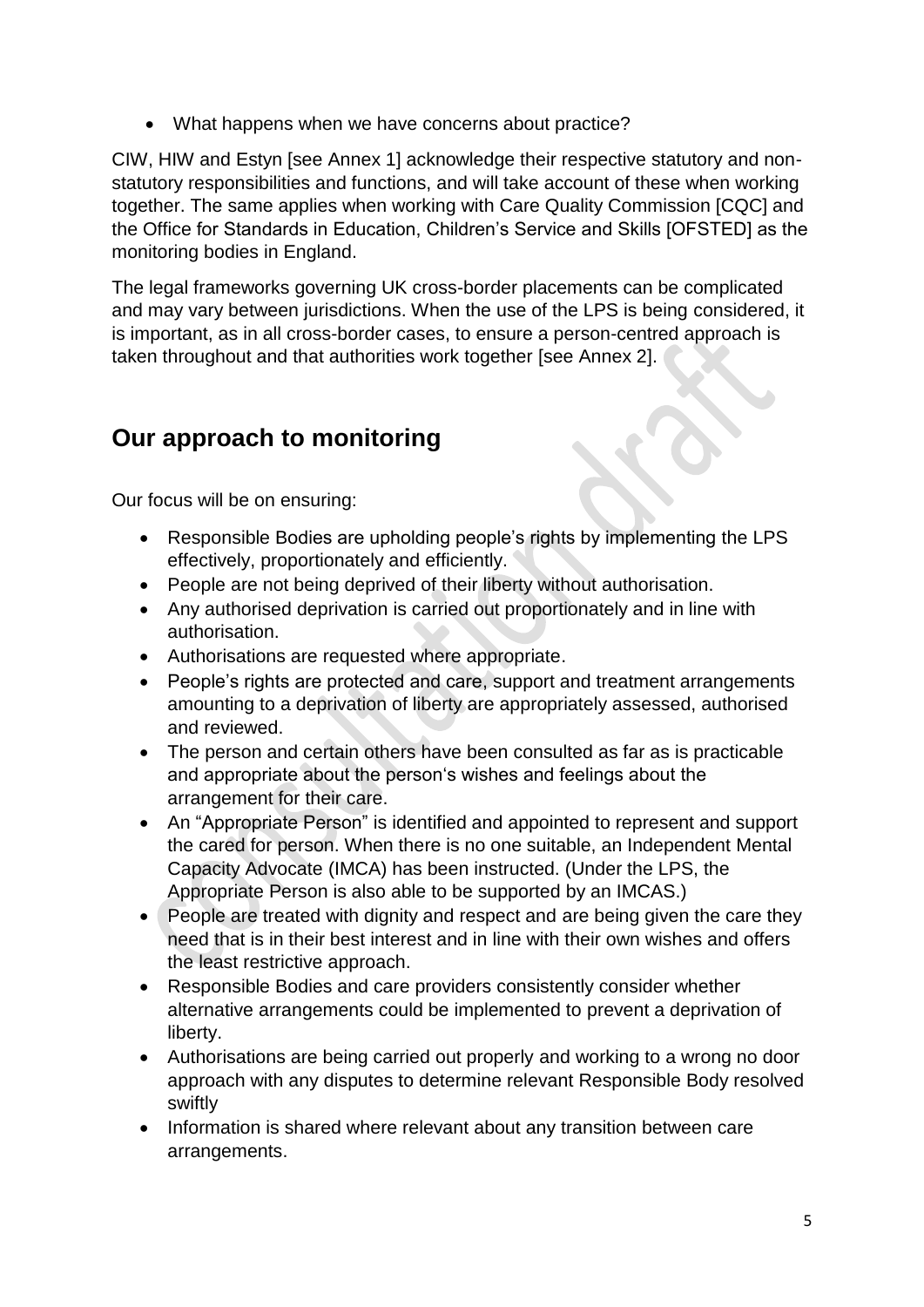- People receive timely information about the authorisation including their right to challenge the authorisation at the Court of Protection.
- Staff have appropriate training and understanding to carry out their roles, and a culturally competent workforce is in place.
- Compliance with legal framework and CIW/HIW/Estyn's monitoring requirements.

The Regulations for Wales that support the monitoring and reporting on the LPS allow the monitoring bodies to request data from Responsible Bodies for the purpose of carrying out our functions.

Monitoring will happen at a Responsible Body, provider and national level and will help us to understand how LPS is working in Wales. This will include (but is not limited to):

- how LPS is being embedded within care, support and treatment planning;
- the number of applications for an authorisation made;
- the number of people where a deprivation of liberty has been authorised;
- the number of applications that aren't authorised and reasons;
- whether decisions are being made within appropriate timeframes and in line with the Code of Practice;
- whether people are accessing the support they are entitled to (for example, from an Appropriate Person or an IMCA);
- where we identify people are being deprived of their liberty without authorisation.

As monitoring bodies we have the following powers that we may exercise in respect of LPS authorisations to allow us to carry out our monitoring responsibilities:

- Visit settings where an authorised deprivation of liberty is being carried out.
- In order to visit private dwellings or parts of premises used as private dwellings, as monitoring bodies we will seek permission to visit. Such permission may also be from someone other than the person the LPS authorisation applies to – depending on the living arrangements, such as the owners, occupiers or managers of the place.
- Meet with the person the LPS authorisation applies to. The person will need to have capacity to consent to a meeting with the monitoring body. Where the person does not have the capacity to consent to the meeting either a donee of a lasting power of attorney granted by the person or a deputy appointed by the court will need to make a decision that the meeting is in the person's best interest. Where there is no donee of a lasting power of attorney or deputy appointed by the court a person engaged in caring for the person or interested in the person's welfare will need to decide that such a meeting is in the person's best interests.
- Require access to and inspect records relating to the care, support and treatment of the person before, during or after we visit the setting. Monitoring bodies may request records from the Responsible Body that authorised the deprivation or the setting where the authorisation is occurring.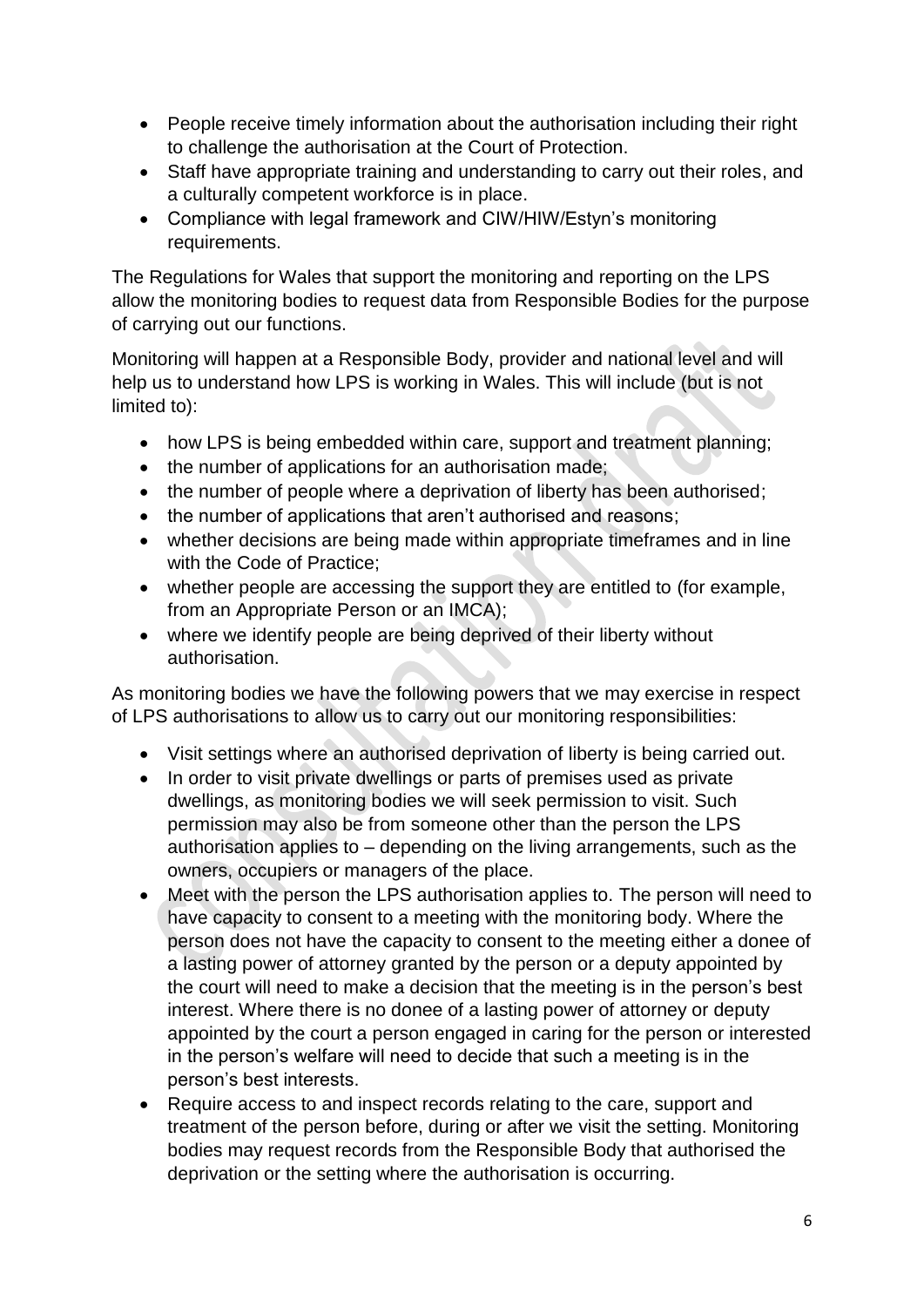- Meet any person engaged in caring for a person the LPS authorisation applies to, or a person interested in their welfare for example family, unpaid carers or friends.
- In order to carry our duties, as monitoring bodies we may exercise some of our powers, if appropriate, on a case sampling basis.

We will gather evidence to support the monitoring and reporting work though a range of methods which will include:

- Monitoring of key data Responsible Bodies will be required to regularly notify the monitoring bodies of LPS applications, authorisations, renewals, and of authorisations that come to an end. Data will be collected quarterly through the National Minimum Data Set coproduced by Welsh Government. This ensures consistency on how the LPS is being monitored across Health Boards and Local Authorities in Wales. The data will provide intelligence to inform ongoing inspection activity as well as the annual monitoring and reporting of the LPS.
- Information gathered from any reports prepared by Responsible Bodies on the implementation of LPS at a local or regional level.
- Information captured during ongoing engagement with senior leaders in local authorities and health boards on local processes and practices and the strengths and the challenges in how they manage, monitor and report on LPS.
- Information from providers of care and treatment / support and education.
- Monitoring of the LPS as part of routine inspections of local authorities/health boards and providers in settings were individuals receive care, support, treatment and education. Guidance on the approach to inspection will be published by the relevant monitoring body.

We will also consider whether periodic thematic inspections or focussed monitoring and reporting approaches may be helpful.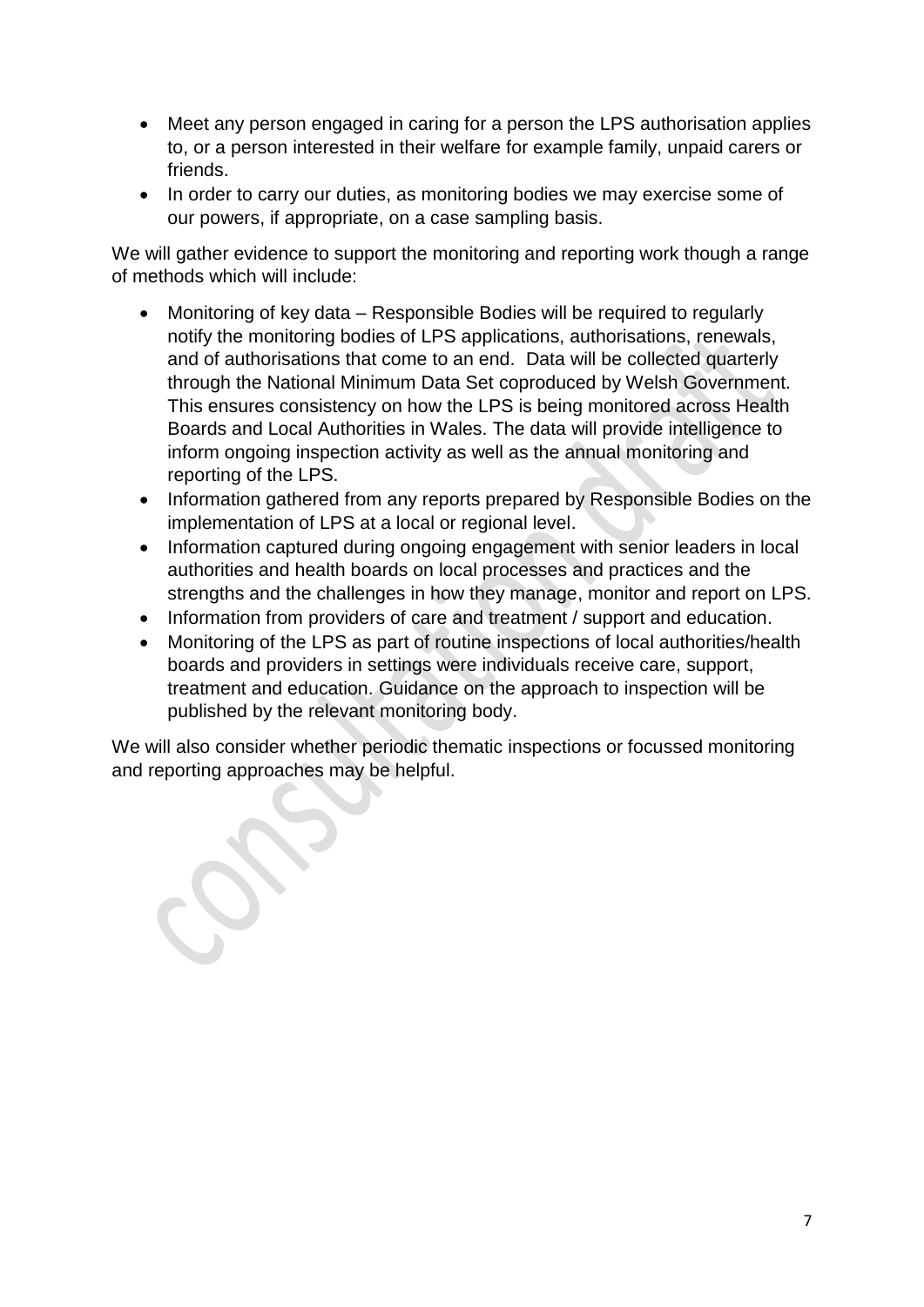## <span id="page-7-0"></span>**Our approach to reporting**

As the monitoring bodies for Wales – HIW, CIW and Estyn will collaborate to produce a joint annual report on the operation of the LPS in Wales**.** The report will be made to the Welsh Ministers.

The annual report will draw on evidence from inspection activity and the national minimum data collection. The reporting period will be based on the financial year and we will aim to publish the report within 6 months of the end of the financial year.

As well as providing a summary of the current state of the LPS, the report will also be used to highlight areas of good practice as well as areas of concerns. This will include information on situations monitoring bodies have come across during inspection activity where they believe people may be deprived of their liberty without authorisation and Responsible Bodies have been informed.

Specific mention will also be made to any cross-border issues.

In addition to the annual LPS monitoring reports, all monitoring bodies also produce reports as an outcome of routine inspections. These inspection reports may also include detail about LPS authorisations and where these reports concern services with a cross-border interest, the reports will be proactively shared with relevant named organisations.

## <span id="page-7-1"></span>**What happens when we have concerns?**

We will respond appropriately to concerns arising in settings where an LPS authorisation is in place. A concern may be raised before, during or after a visit. If at any point the concern meets the criteria for a safeguarding enquiry under the Children Act 1989 or the Social Services and Well-being (Wales) Act 2014, the monitoring body will report it as a safeguarding concern to the relevant local authority in line with existing safeguarding statutory frameworks.

When a monitoring body identifies a person during an inspection where we believe deprivation of liberty may be occurring without authorisation, the provider and relevant Responsible Body will be informed.

When a monitoring body identifies any concerning trends in the data regarding the way a Responsible Body is discharging its functions under the LPS the concerns will be shared with the Responsible Body in the first instance. For example, we may identify a very low number of LPS authorisations by a Responsible Body.

Where the Responsible Body does not respond to these concerns or does not respond adequately, we may require access to records which the Responsible Body holds, and/or may use the data to inform further inspection activity.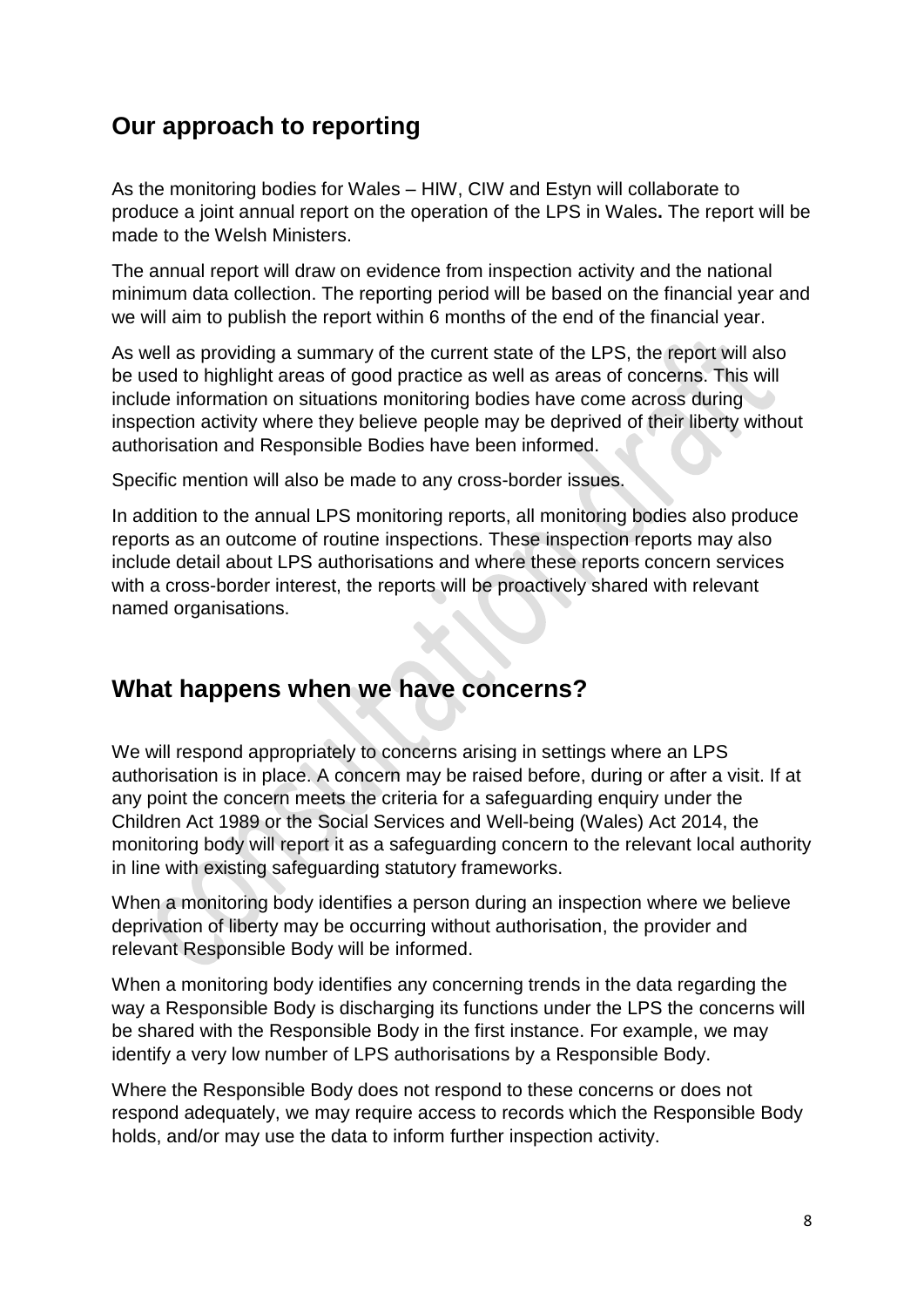If the monitoring body continues to have concerns, they may refer their concerns to the relevant Welsh Minister who will consider whether any existing powers should be initiated in response.

Where shortcomings in practice are identified in a provider, inspectors will also consider whether any follow up inspection or monitoring is required in line with the relevant published inspection guidance and approaches.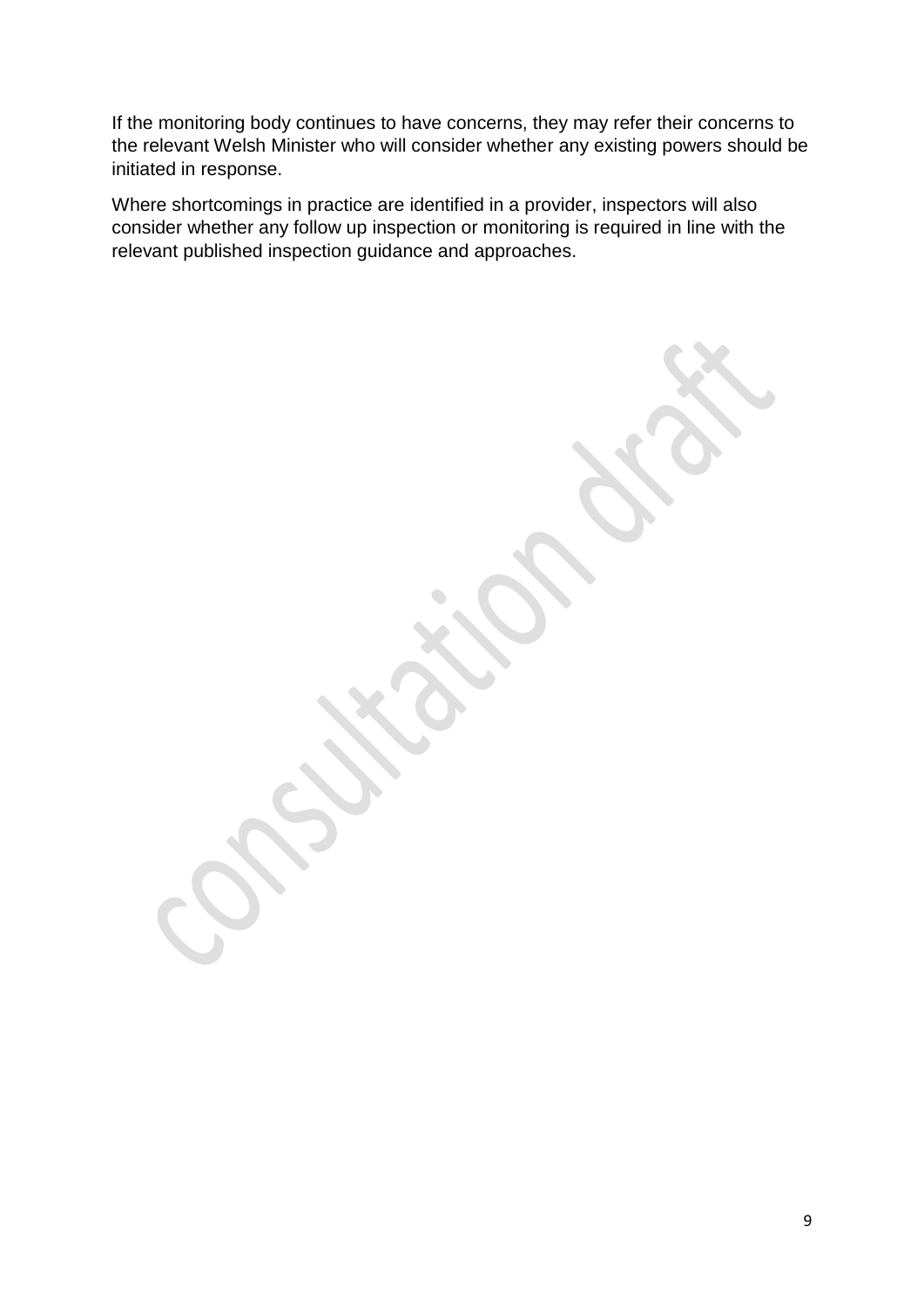## <span id="page-9-0"></span>**Annex 1: Specific Roles and Responsibilities**

## <span id="page-9-1"></span>**Care Inspectorate Wales (CIW)**

CIW is the independent inspectorate and regulator of social care and childcare in Wales. CIW carries out its functions on behalf of Welsh Ministers to provide assurance on the quality and safety of services. CIW register, inspect and take action to improve the quality and safety of services for the well-being of the people of Wales. CIW reviews the performance of local authorities in Wales the delivery of social services functions. CIW's main functions and responsibilities are drawn from the following legislation:

- Social Services and Well-being (Wales) Act 2014
- Regulation and Inspection of Social Care (Wales) Act 2016
- The Children's Act 1989 (as amended)
- Adoption and Children Act 2002
- Children and Families (Wales) Measure 2010

### CIW aims to:

- Provide independent assurance about the quality and availability of social care in Wales;
- Safeguard adults and children, making sure their rights are protected;
- Improve care by encouraging and promoting improvements in the safety and quality of social care services and;
- Inform policy, standards and provide independent professional advice to people developing policy, the public and social care sector.

CIW core values are to ensure people are at the heart of everything we do and we aspire to be:

- Caring: we are compassionate and approachable
- Fair: we are consistent , impartial and inclusive
- Integrity: we are honest and trustworthy
- Professional: we are skilled ,knowledgeable and innovative
- Respect: we listen, engage and value people

### <span id="page-9-2"></span>**Estyn**

Estyn is the Office of Her Majesty's Inspectorate for Education and Training in Wales. As a Crown body, Estyn is independent of the Welsh Government. Estyn's principal aim is to raise the standards and quality education and training in Wales. Estyn inspects a range of sectors including local government education services, independent and maintained special schools, pupil referral units and independent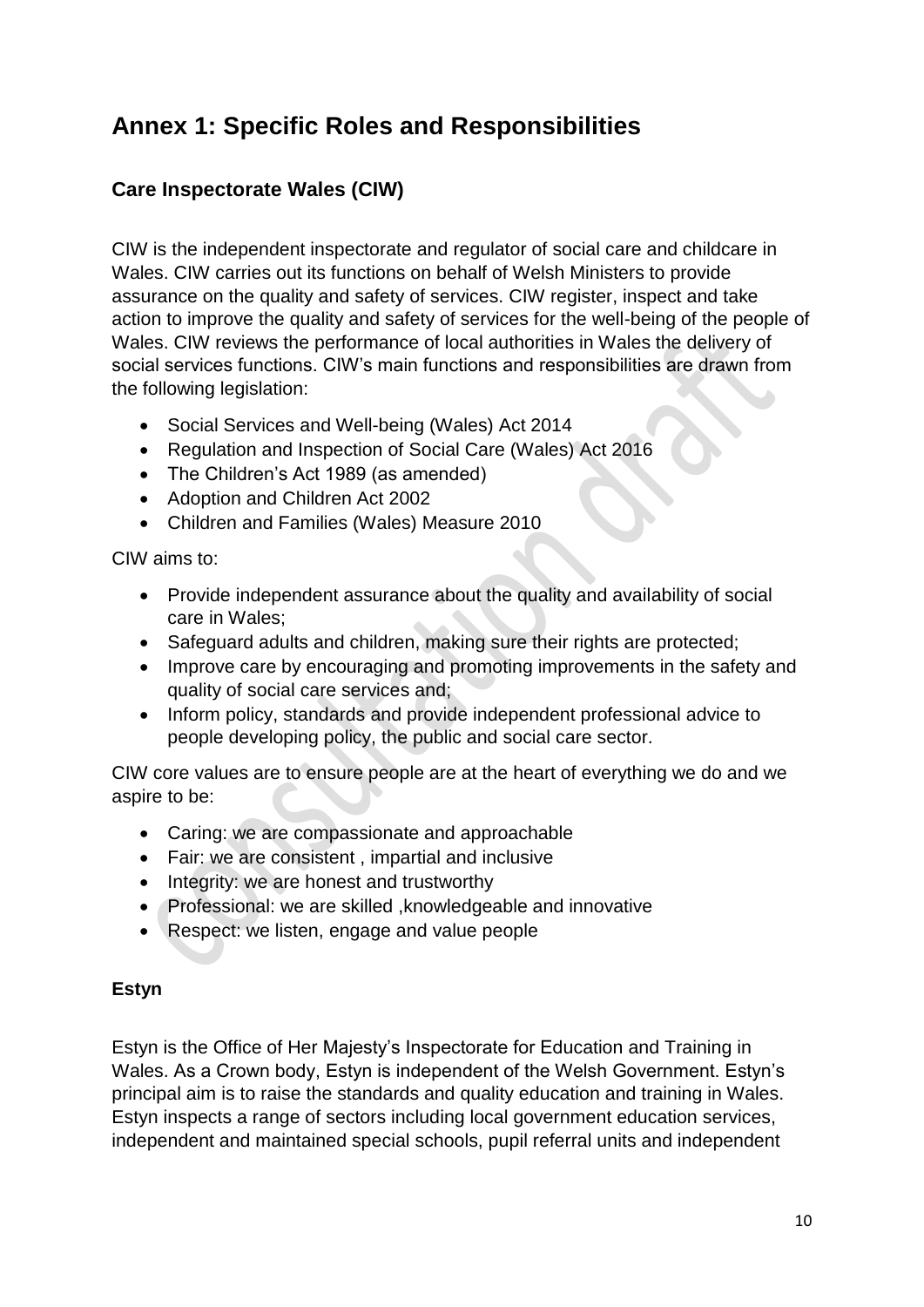specialist colleges. Estyn's main functions and responsibilities are drawn from the following legislation:

- Education Act 2005 (non-maintained nursery settings, maintained schools and PRUs)
- Education Act 2002 (independent schools)
- Learning and Skills Act 2000 (post-16 providers)
- Education Act 1997 (local authorities)
- Education Act 1994 (teacher training)

Estyn aims to:

- Provide accountability to service users on the quality and standards of education and training in Wales;
- Inform the development of national policy by the Welsh Government;
- Build capacity for improvement of the education and training system in Wales.

Estyn's values are that we:

- Place learners at the heart of our work
- Listen, learn and work with others
- Act openly, fairly and with integrity
- Show effective leadership and teamwork
- Promote health, wellbeing and equality in all we do
- Value and respect people and their work
- Encourage responsibility, initiative and innovation

## <span id="page-10-0"></span>**Healthcare Inspectorate Wales**

HIW is the independent inspectorate and regulator of healthcare in Wales. HIW carries out its functions on behalf of Welsh Ministers and, although part of the Welsh Government, protocols have been established to safeguard its operational autonomy. HIW's main functions and responsibilities are drawn from the following legislation:

- Health and Social Care (Community Health and Standards) Act 2003;
- Care Standards Act 2000 (and associated regulations);
- Mental Health Act 1983 and 2007, Mental Health (Wales) Measure 2010;
- Independent Health Care (Wales) Regulations 2011;
- Controlled Drugs (Supervision of Management and Use) (Wales) Regulations 2008; and
- Ionising Radiation (Medical Exposure) Regulations 2017 and Amendment Regulations 2018.

HIW aims to:

- Provide assurance: Provide an independent view on the quality of care.
- Promote improvement: Encourage improvement through reporting and sharing of good practice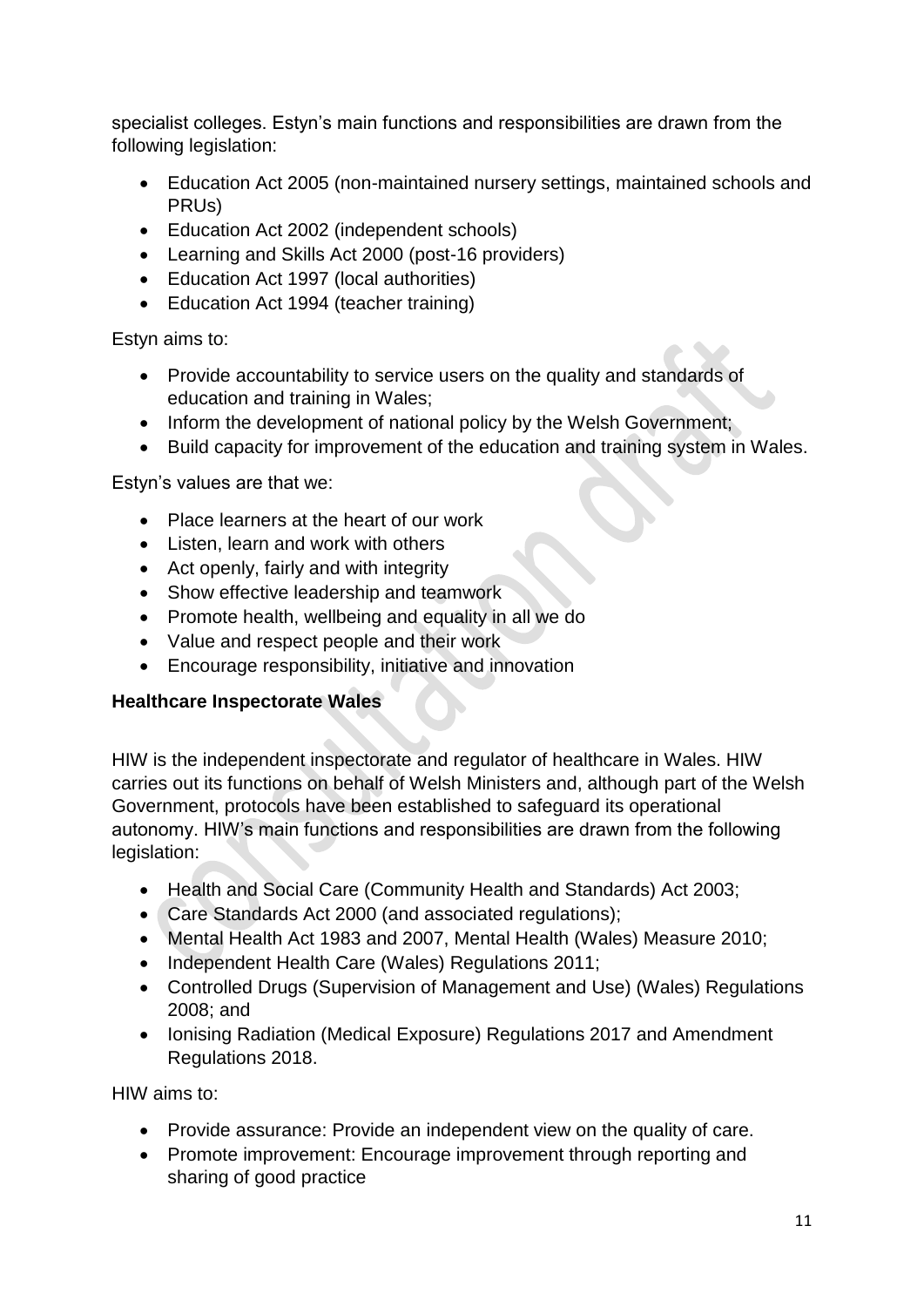• Influence policy and standards: Use what we find to influence policy, standards and practice

HIW's core role is to review and inspect NHS and independent healthcare organisations in Wales to check that patients, the public, and others are receiving safe and effective care which meets recognised standards. Health services are reviewed against a range of published standards, policies, guidance and regulations. As part of this work HIW will seek to identify and support improvements in services and the actions required to achieve this. If necessary, HIW will undertake special reviews and investigations where there appears to be systematic failures in delivering healthcare services to ensure that rapid improvement and learning takes place.

HIW is also responsible for the registration and regulation of independent healthcare providers under the Care Standards Act 2000. The regulation of such establishments is governed by the Independent Health Care (Wales) Regulations 2011.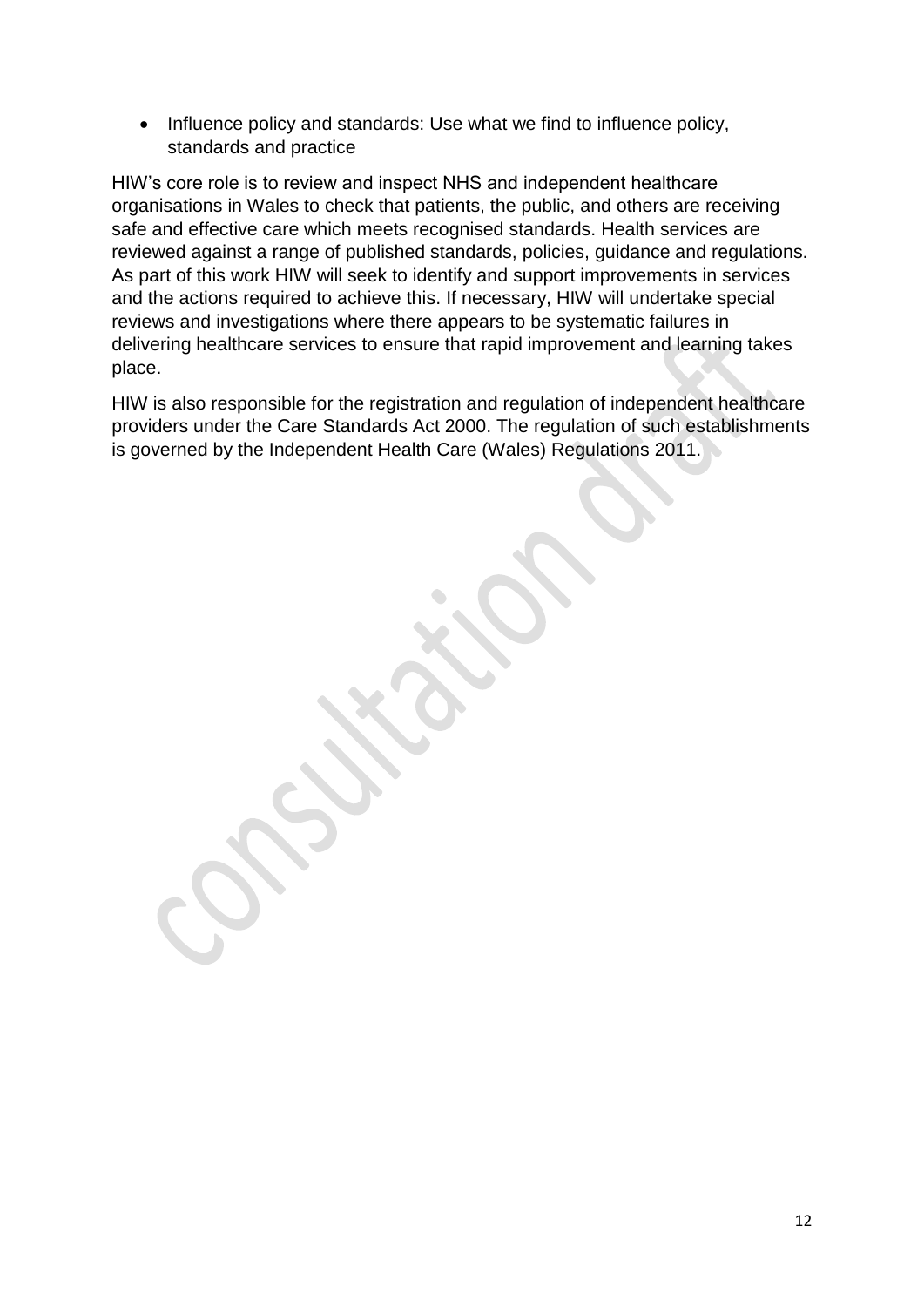## <span id="page-12-0"></span>**Annex 2: Cross-Border Issues – Joint Working with Ofsted and Care Quality Commission**

CIW/ Estyn and HIW will work in partnership with the Care Quality Commission (CQC) and Ofsted to support the monitoring and reporting of the Liberty Protection Safeguards. This will include the exchange of information and data, joint referral of concerns and the sharing of best practice.

There will be cases where a deprivation of liberty is authorised by an English Responsible Body for the care and treatment of a person who is living in Wales, and vice versa. For example

A local authority in England may have assessed a person under the Care Act 2014 and decided that their care and support needs can only be met through accommodation of a certain type (such as a care home) and is proposing to provide that accommodation in Wales and in circumstances that amount to a deprivation of liberty. In such a case the local authority **in England will be the Responsible Body** and the monitoring body will be CQC or Ofsted.

Where the person that has been assessed by a Welsh local authority as having needs that can only be met under the Social Services and Well-being (Wales) Act 2014 within care home accommodation in England, **then the Welsh local authority is the Responsible Body** and the monitoring body will be CIW.

The Welsh and English Governments have agreed a number of principles that should be applied to all cross-border placements. For Wales, this is set out in the [Part 11 Code of Practice \(Miscellaneous and General](https://gov.wales/sites/default/files/publications/2019-05/part-11-code-of-practice-miscellaneous-and-general.pdf)).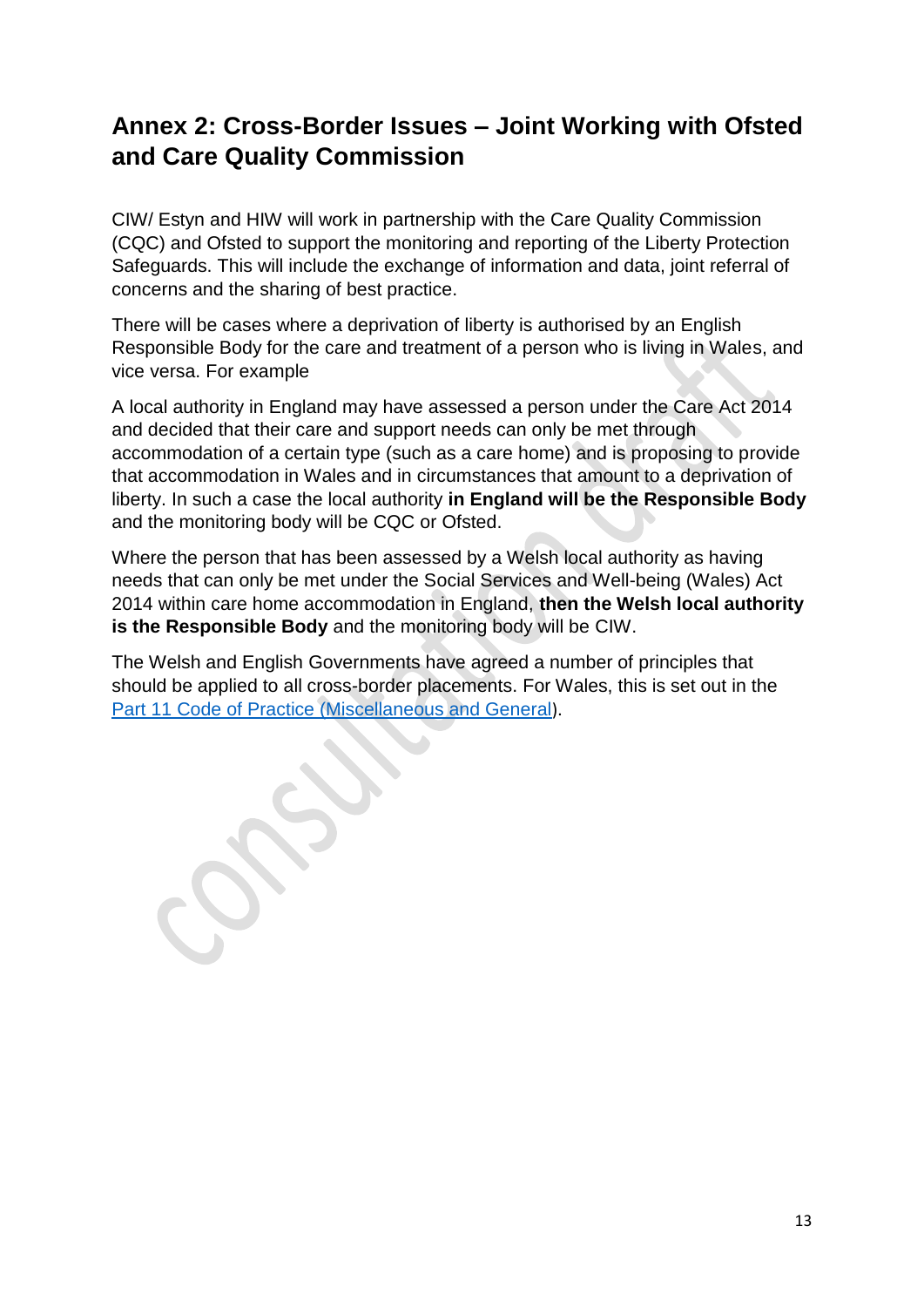## <span id="page-13-0"></span>**Annex 3 - Glossary**

## **Appropriate Person**

The Appropriate Person provides representation and support for the person during the LPS process and during authorisation. The Appropriate Person is normally carried out by someone who is close to the person and can be a relative, friend or a person with power of attorney or a court deputy.

### **Care Inspectorate Wales (CIW)**

CIW is the independent inspectorate and regulator of social care and childcare in Wales. CIW carries out its functions on behalf of Welsh Ministers to provide assurance on the quality and safety of services. CIW register, inspect and take action to improve the quality and safety of services for the well-being of the people of Wales. CIW reviews the performance of local authorities in Wales the delivery of social services functions.

### **Care Quality Commission (CQC)**

CQC is the independent regulator of health and social care in England

### **Estyn**

Estyn is the Office of Her Majesty's Inspectorate for Education and Training in Wales. Estyn inspects a range of sectors including local government education services, independent and maintained special schools, pupil referral units and independent specialist colleges.

### **Healthcare Inspectorate Wales (HIW)**

HIW is the independent inspectorate and regulator of healthcare in Wales. HIW carries out its functions on behalf of Welsh Ministers. HIW inspect, review and investigate NHS Services and independent healthcare services throughout Wales.

### **Independent Mental Capacity Advocate (IMCA)**

IMCA are trained advocates who provide support and representation for a person who lacks capacity to make specific decisions, where the person has no-one else to support them. An IMCA can also support the Appropriate Person.

### **Monitoring Bodies**

In Wales, the monitoring bodies responsible for monitoring and reporting on LPS are the Health Inspectorate Wales (HIW) and Care Inspectorate Wales (CIW). In respect of education settings, the function is also performed by Estyn.

### **National Minimum Data Set (NMDS)**

The NMDS is comprised of a set of key data items on LPS that the Responsible Bodies are expected to collect. It includes data items on the protected characteristics of those individuals where there has been an application to authorise